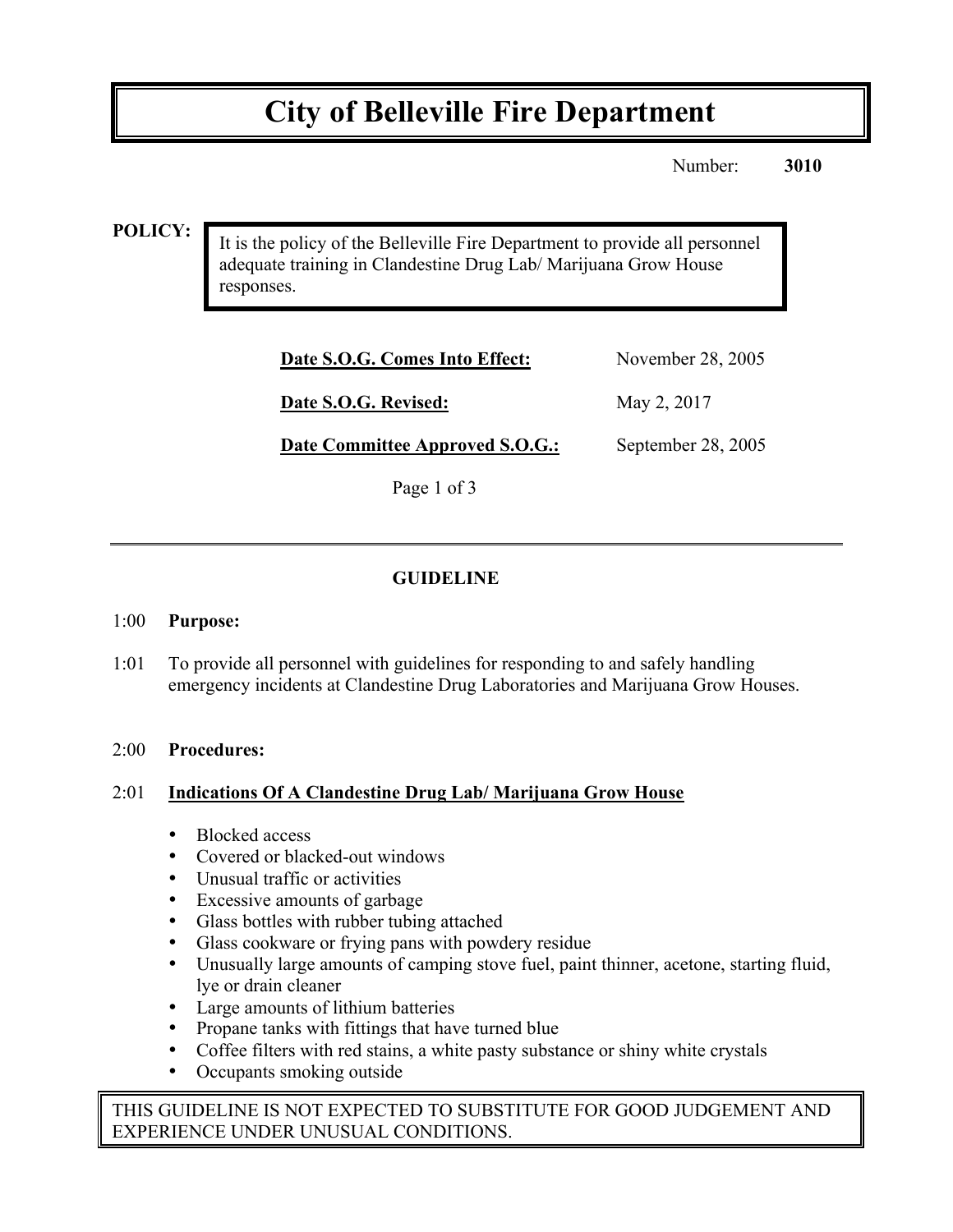- Strong smell of cat urine, ether or ammonia
- Large amounts of diet aids or cold medicine containing ephedrine or pseudoephedrine

# 2:02 **What To Do If You Suspect You Are At A Drug Lab**

### 1) Single Family Dwelling or Vehicle Fires

- Establish a command post.
- Evacuate all personnel immediately.
- DO NOT interrupt the cooking process and do not touch any surfaces or materials.
- If possible extinguish the fire. Be aware that the use of water during fire suppression activities may cause a violent explosion or the release of toxic gases, as well the run off water maybe contaminated. If suppression is necessary on a small fire a dry chemical agent should be used first.
- When using water for confinement and/or extinguishment, set all nozzles to a fog pattern and use as little water as possible. This will reduce the runoff of contaminated water and limit the amount of containment needed.
- The Incident Commander should request a Hazardous Material Response Team, Fire Prevention and the Police to attend the scene. The contact numbers for these agencies will be located in the RTO "Emergency Contact Book".
- Ensure all personnel are wearing full protective clothing and SCBA.
- Evacuate structures on all four sides of the involved area, evacuate downwind and protect any exposures. A safe evacuation distance is 50m-100m.
- Direct other arriving personnel.
- Decontamination of all personnel and equipment shall take place as assessed by the Hazardous Material Response Team.

## 2) Multi Dwelling Fires

- Establish a command post.
- Evacuate all personnel immediately.
- DO NOT interrupt the cooking process and do not touch any surfaces or materials.
- The Incident Commander should request a Hazardous Material Response Team, Fire Prevention and the Police to attend the scene. The contact numbers for these agencies will be located in the RTO "Emergency Contact Book".
- Ensure all personnel are wearing full protective clothing and SCBA.

THIS GUIDELINE IS NOT EXPECTED TO SUBSTITUTE FOR GOOD JUDGEMENT AND EXPERIENCE UNDER UNUSUAL CONDITIONS.